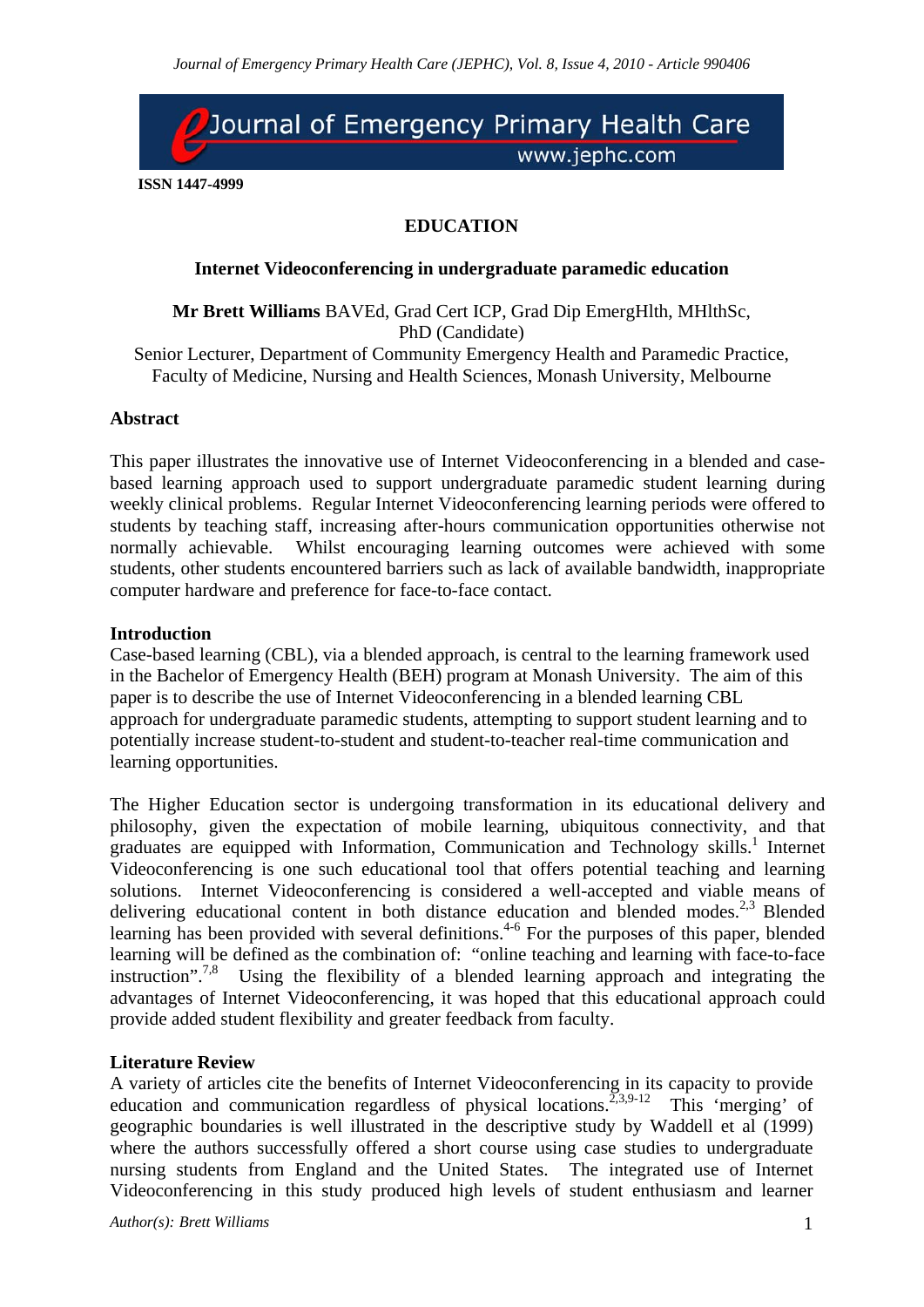enjoyment.<sup>3</sup> Moorman (2006) describes the use of Internet Videoconferencing to support students' learning in teaching gross anatomy.<sup>13</sup> Using a descriptive approach, Moorman found that Internet videoconferencing was well received by his students for its capability to deliver education sessions to students in geographically dispersed locations. Other papers also reinforce the high levels of student satisfaction and improved student to teacher interactions in their respective primary health care distance education programs.<sup>3,13,14</sup> Several of these also describe some of the likely educational benefits and educational barriers to student participation. Some of these barriers included appropriate bandwidth, use of hardware devices such as webcams and headsets, and interactivity support.  $9-11$  Additional advantages and disadvantages of Internet Videoconferencing is described in (Table 1).

Two other papers<sup>15,16</sup> described Internet Videoconferencing from a technological point of view and examine the future use of Internet Videoconferencing for megaconferences, colleges and higher education institutions. These papers suggest that educational technology such as Internet Videoconferencing offers and enables partial solutions to e-learning teaching and learning and general distance education approaches.

| <b>Advantages</b>                                                       |
|-------------------------------------------------------------------------|
| Increased capacity for peer-to-peer learning                            |
| Greater study flexibility                                               |
| Reduced travel times/costs                                              |
| Reduced teacher/tutor contact time                                      |
| Improved formative feedback                                             |
|                                                                         |
| <b>Disadvantages</b>                                                    |
| Preference for face-to-face contact                                     |
| Not personal                                                            |
| Reliance on educational technology and associated software and hardware |
| Dependent on adequate Internet bandwidth                                |
| Netiquette issues                                                       |
| Equity issues                                                           |

Table 1. Advantages and disadvantages of Internet Videoconferencing<sup>2,3,9-11</sup>

# **Bachelor of Emergency Health**

The BEH is a paramedic pre-employment undergraduate degree, offered full-time on-campus over 3 years at Monash University. The use of CBL, via a blended approach, is central to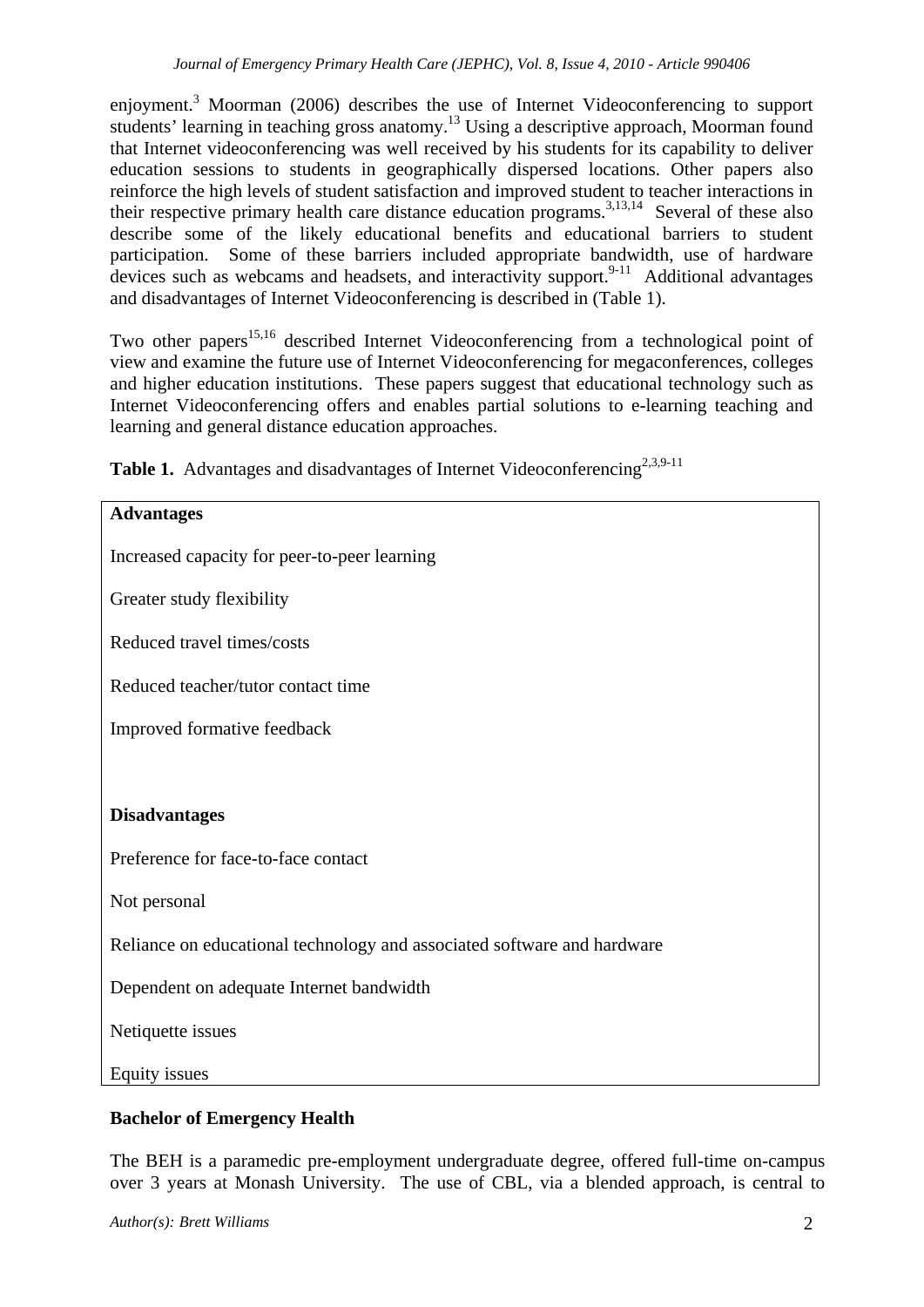teaching in the clinical units, with approximately two-thirds of the content delivered face-toface (F2F) and the remaining one-third using e-learning approaches such as podcasting, interactive wireless keypads and Internet Videoconferencing. The use of CBL attempts to create an authentic clinical learning environment for undergraduate students and is welldocumented in the literature.<sup>17-20</sup> Cases involve "an account or development of a situation or sequence of events, which raises issues or problems for analysis and solution".<sup>21</sup> The CBL approach uses the case as a basis for discussion and discourse between students and students and teachers. It supports the notion of student-centred learning by engaging students in an authentic situation. This notion is particularly important given the unpredictably of the out-ofhospital environment in which paramedics work. When combined with discussion (verbal and written) it has the potential to motivate students to take more responsibility for their learning and encourages self-directed learning and peer learning. It shifts students from a passive learning approach to an engaged approach. The role of teaching staff also changes from an expert or knowledge dispenser to a coach, facilitator and co-learner.<sup>22,23</sup>

Attempts are made to align students' learning around the DREEM model (Discovery, Responsibility, Empowerment, Emancipation, Motivation).<sup>24</sup> Weekly clinical cases are uploaded into the learning management system (Blackboard) and structured around a modified Maastricht 7-jump learning process as described in Figure 1.



Figure 1: The CBL process (adapted from Maastricht PBL 'Seven-Jump' process<sup>19,20</sup>

Authentic clinical cases are provided at the conclusion of the main face-to-face (F2F) lecture on Mondays and are uploaded into Blackboard see (Figure 2). Students are allocated etutorial groups within Blackboard and are expected to de-construct the clinical case as a group, regularly moderated by faculty staff. These e-tutorial groups, whilst having limiting factors such as asynchronous communication, are structured in a manner that has similar educational aims and functions to standard F2F tutorial groups. In other words, the aim of these groups is to provide small group discussion whilst supporting the notion of peer-to-peer learning which is more difficult to achieve in larger lecture environments. Blackboard allows the author to provide students with an authentic and interactive method of presenting realistic clinical cases and often includes supporting video and audio files, for example lung or heart

*Author(s): Brett Williams* 3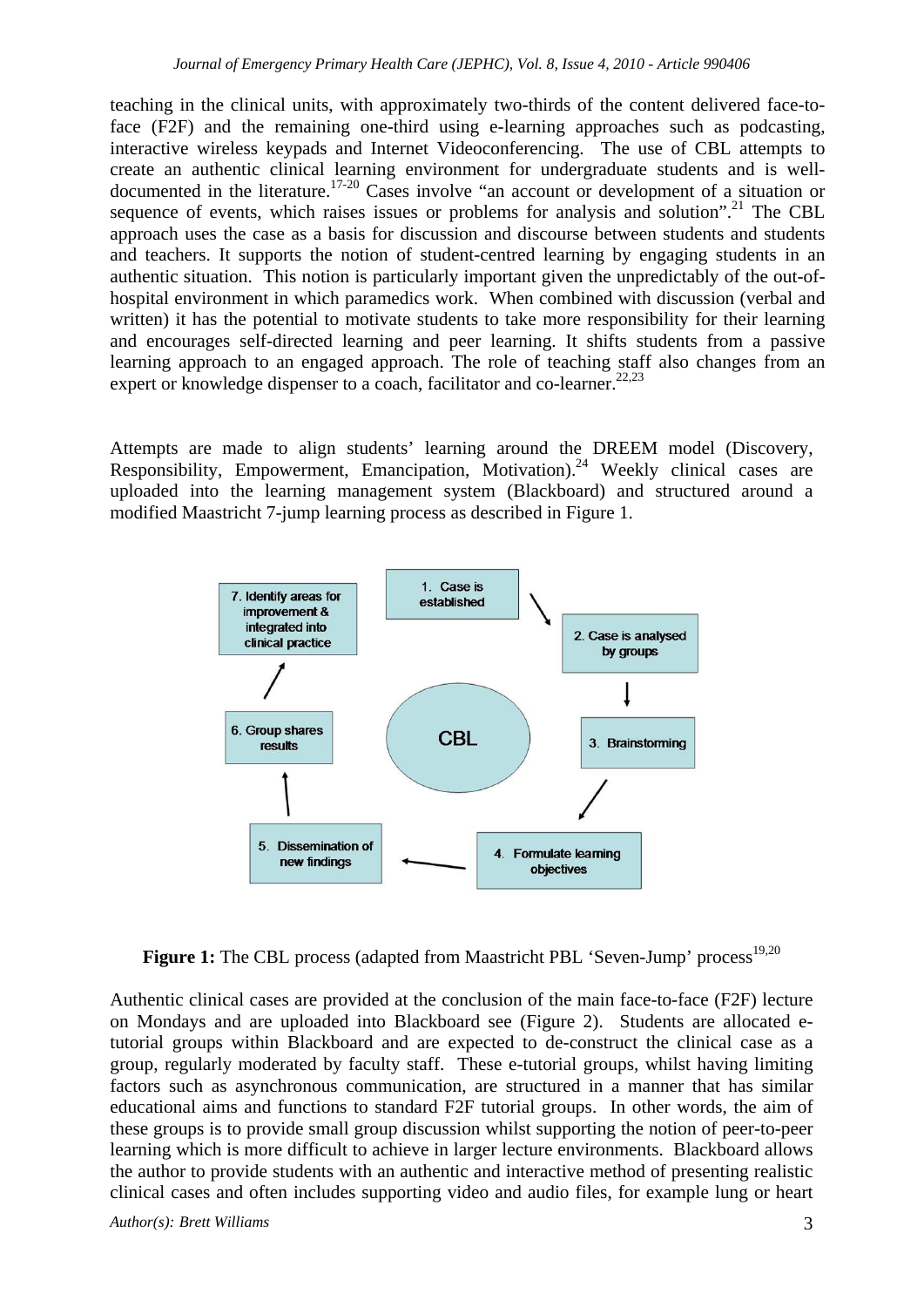sounds that are essential for paramedic professionals. Increasing the authenticity is important in clinical teaching and learning as highlighted in several recent studies.<sup>26, 27</sup>



**Figure 2.** Example of realistic clinical case

Real time or synchronous communication strategies are utilised to broaden student experiences during the weekly case, and allow students to seek clarification on case questions in a timely manner. Synchronous communication via Internet Videoconferencing allows discourse amongst students and faculty staff. Again, these sessions discuss and support peer-to-peer learning as in the traditional F2F tutorial classes, but the Internet Videoconferencing sessions provide students with the capacity to undertake this *virtually* from the comfort of their own home. These sessions are aimed at offering students additional learning support and opportunity, otherwise not achievable within academic timetable constraints. The case-based learning and process solutions are finalised on the following Thursday ensuring that all unanswered and new questions are confirmed prior to the commencement of a new week and clinical case. Of prime concern is student equity, especially for those who do not own a computer or do not have the appropriate Internet speed required for Internet Videoconferencing. For those students, any 'new' information discussed in these meetings is emphasised in the Thursday F2F session, thereby ensuring they are not disadvantaged by not participating in Internet Videoconferencing sessions.

#### **Internet Videoconferencing**

*Author(s): Brett Williams* 4 Internet Videoconferencing allows participants working from a computer to send video (Webcam) and audio (headset or microphone) to other participants (students and/or teaching staff). In other words, a real-time and two-way communication process is established.<sup>15</sup> The software currently being used by Monash University for online conferencing sessions is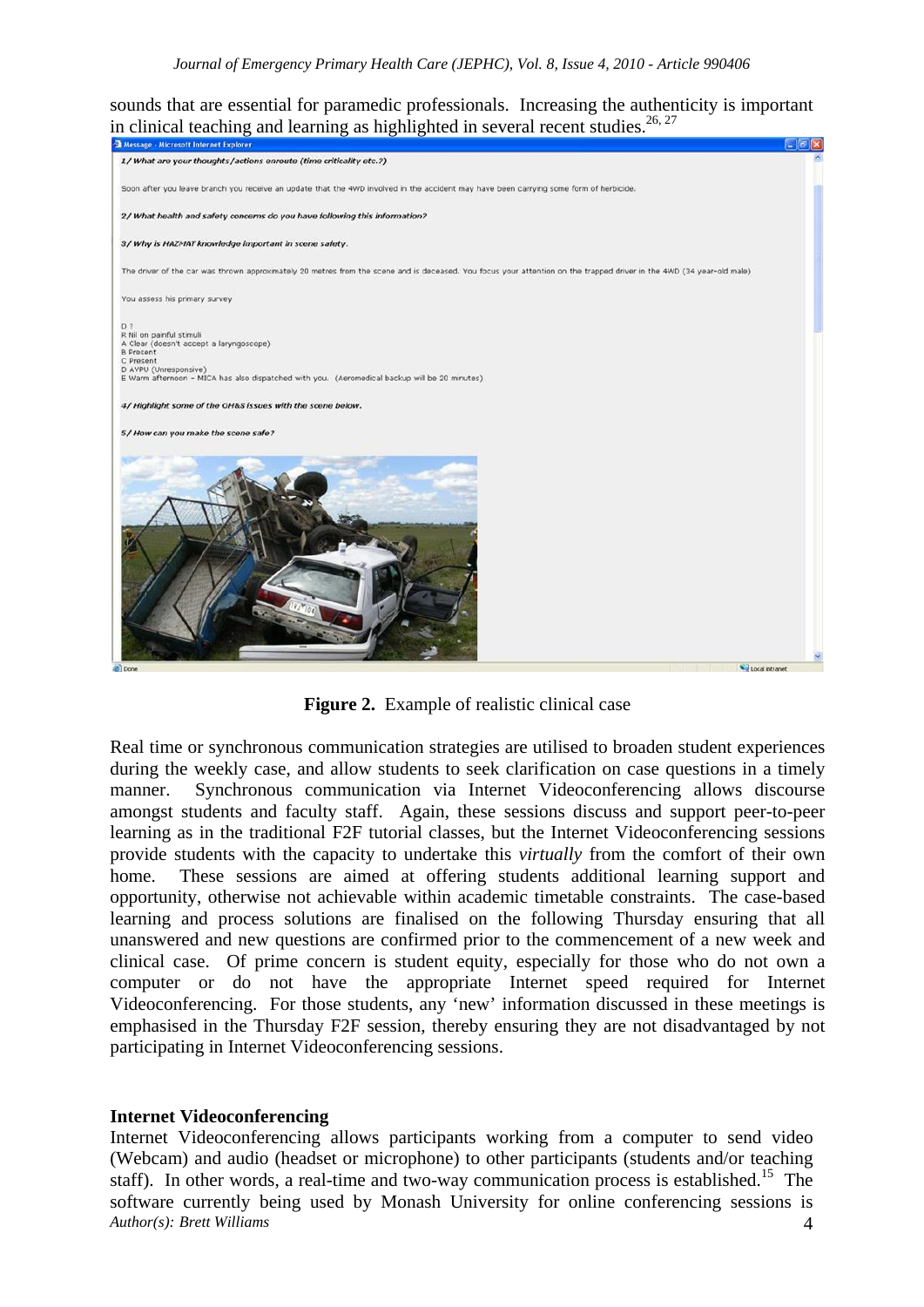called 'Marratech', although other software programs exist such as Elluminate, Macromedia Breeze and Mediasite. Standard Videoconferencing and tele-education has been introduced as an educational alternative in a broad range of disciplines for many years, with papers suggesting this type of teaching is not only cost-effective but also a well-established method of teaching students in both distributive and distance education modes.<sup>28-35</sup>

Marratech is an international Web conference provider that provides teaching facilities such as Universities with an Internet Videoconferencing facility, which allows a collaborative approach between teachers and students in 'real-time', without potential frustrating delays. The Marratech Portal runs on a central server and the Marratech client is downloaded to the students' computers. Marratech is also available to participants in student-access computer labs available at the university see (Figure 3).



Figure 3. Students using Marratech student computer lab

The integration of such a software program offers real-time audio with chat and video file features. A key feature allows the integration of PowerPoint slides with whiteboard capabilities (Figure 4). These features allow the teacher to draw, highlight and emphasise the lecture's main points with the students. These functions form an important toolkit for reinforcing the learning goals of each weekly case problem, and provide an on-going link between what has been covered in the F2F lecture and discovered in the e-tutorial groups. Other functions such as file-sharing are available, although this has not been used in these teaching sessions.

Consideration of student computer download speeds is taken into account with the development of a student resource CD-ROM which contains Marratech set-up files. The Marratech portal runs continuously so students and faculty can talk to each other at any time. Up to two optional sessions a week are offered to students either on Tuesday afternoons or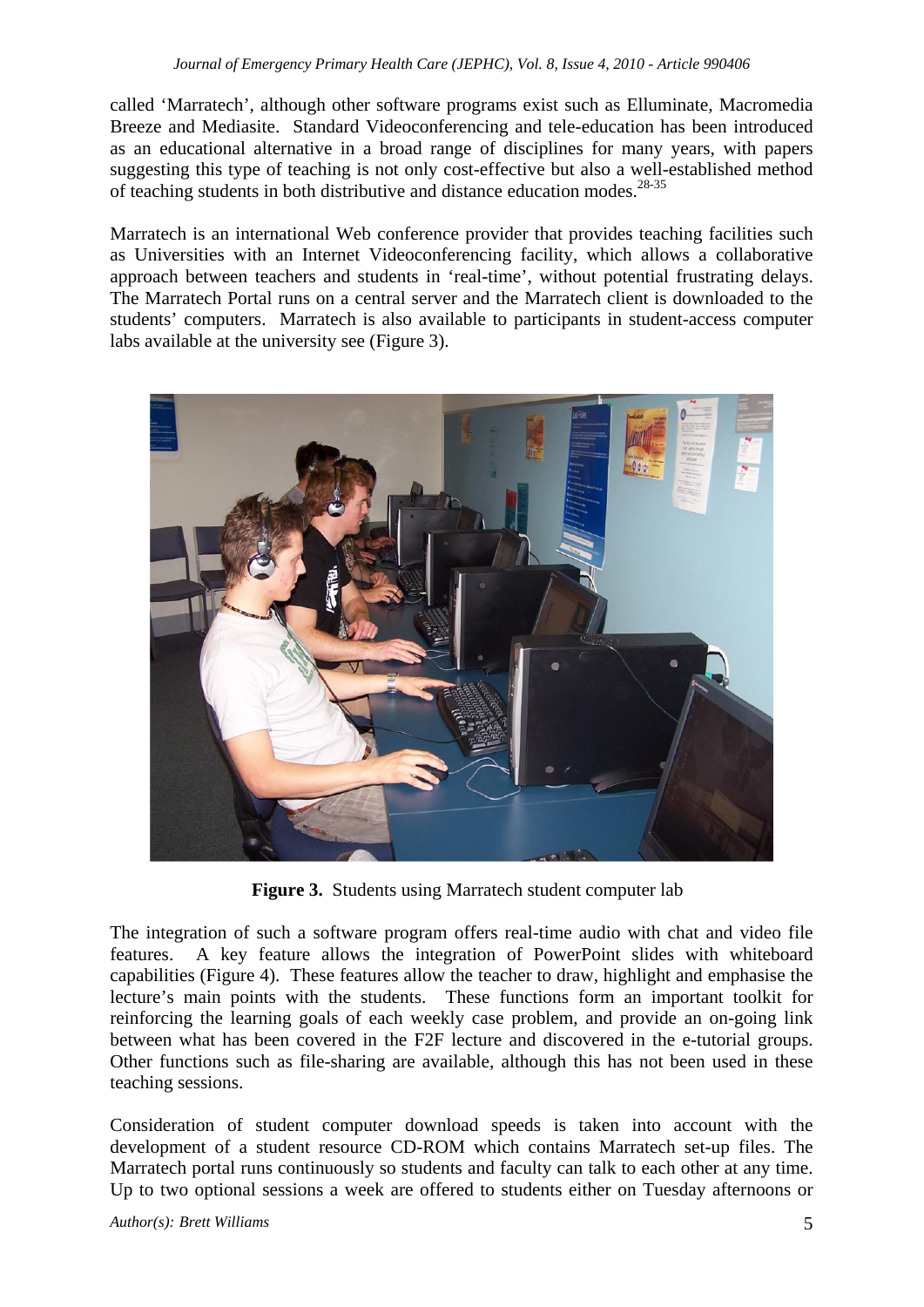Wednesdays evenings; however it would be possible for student-student or student-teacher to organise meetings at other times. These sessions are offered to support the weekly case and also to improve timely and constructive feedback.



**Figure 4.** Example of the Marratech Portal using PowerPoint slides

# **User Requirements**

The minimum requirements for the Marratech client to run on computer/laptop include the following:

Processor: Pentium III or above RAM: 512 MB Display: minimum 1024x768, 16 bit colour Video Capture: most USB Web cams (optional) Operating system: Windows ME, 2000 or XP Audio card: supports full duplex (i.e. can listen and talk at the same time, as on a telephone. All standard computers would have this.) Internet connection: Minimum ADSL/cable connection at 256K/128K. Dial-up modems at 56K will have difficulties.

Students are also provided with a 'How to install Marratech' handbook, illustrating the stepby-step instructions on installation and tool navigation.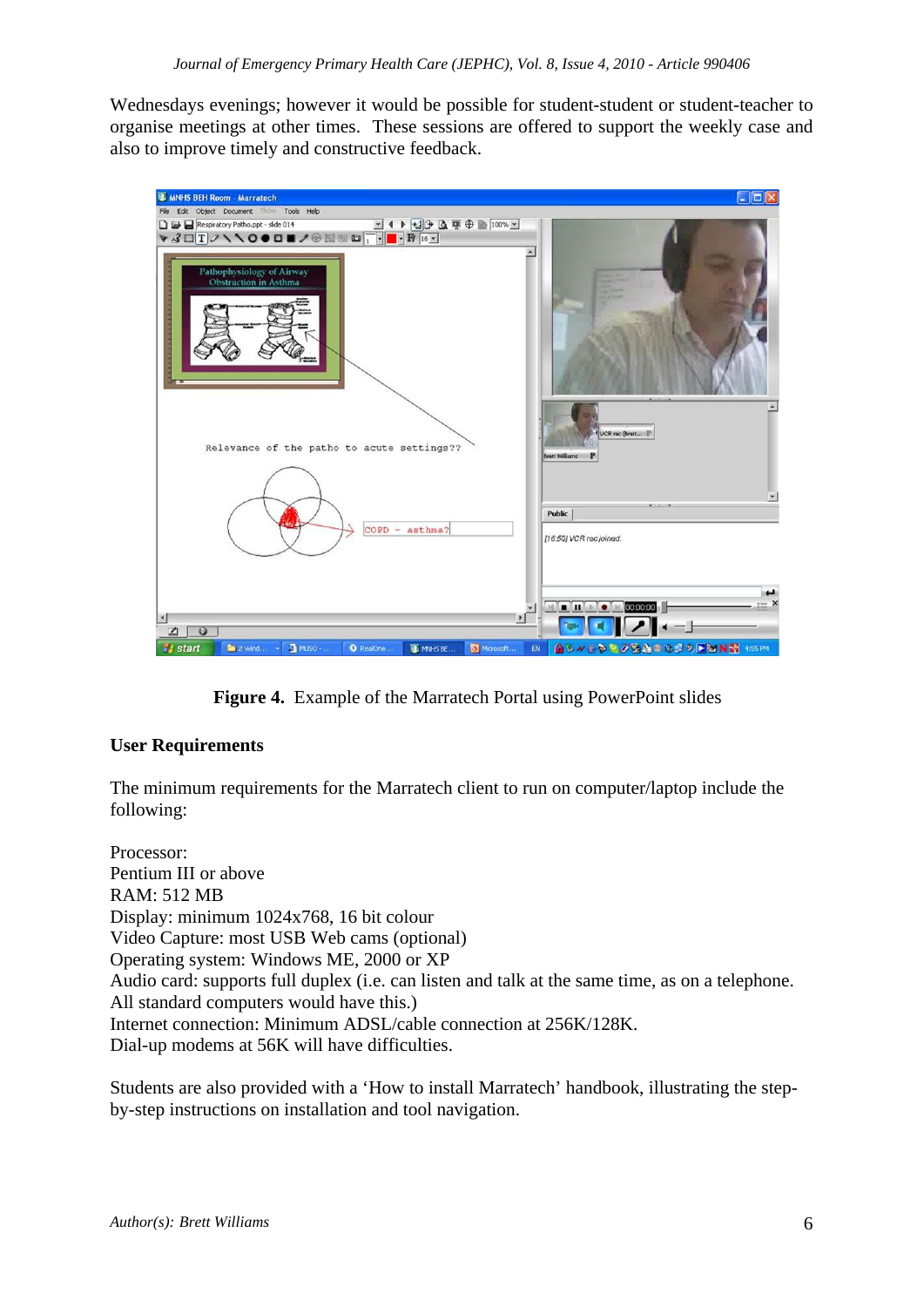# **Further Research and Implications for Paramedic Education and Training**

The amalgamation of blended learning, CBL and synchronous communication using Internet Videoconferencing has yet to be reported in the literature and illustrates the contemporary nature of this teaching approach. Therefore, further research and examination of educational technology tools such as Internet Videoconferencing is timely and warranted. This analysis might include closer investigation of the student learning landscape and potential correlation between educational technology, social learning theory and generational learning. More formal evaluation of Internet Videoconferencing will be undertaken in 2010 using a mixed methodological approach of paper-based surveys and focus groups.

These studies will have educational implications for the provision of emergency health care. The ubiquitous advancements in educational technology, along with the continued extra demands and burdens being placed on health systems, suggests that alternative and innovative means of offering teaching and learning as one potential solution. The possible benefits of tools such as Internet Videoconferencing might include the internationalisation of curriculum, capacity to offer multidisciplinary teleconsultations or clinical rounds, and alternatives in clinical placement/fieldwork/laboratory rotations.

# **Conclusion**

Informal evaluation suggests that students who actively participate in CBL Internet videoconferencing tutorials find these sessions important and valuable in achieving their learning objectives. However, several concerns by other students have emerged that suggest that, despite this synchronous communication and feedback with faculty staff, some students found this inconvenient or simply preferred F2F contact. Further examination of mobilelearning for undergraduate students and the use of educational technology such as Internet Videoconferencing are warranted.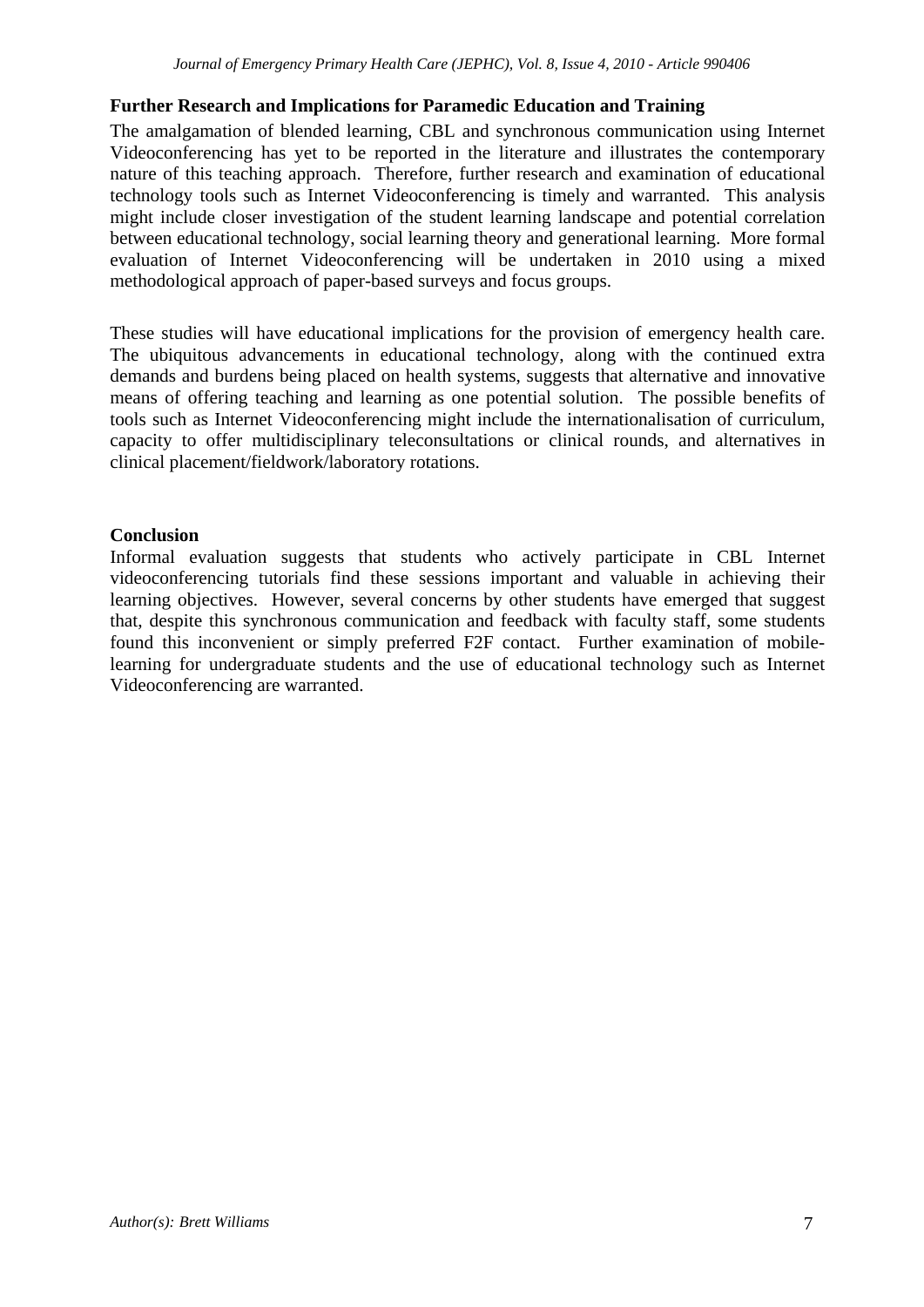# **References**

- 1. Wang S, McPherson S, Hsu H, Tsuei M. Information and Communication Technologies (ICTs) to Develop Teachers' Global Awareness. International Journal of Education and Development using ICT. 2008;4(2)
- 2. Kies J, Williges R, Rosson M. Evaluating Desktop Video Conferencing For Distance Learning. Computers Education. 1997;28(2):79-91.
- 3. Waddell D, Tronsgard B, Smith A, Smith G. An Evaluation of International Nursing Education Using Interactive Desktop Video Conferencing. Computers in Nursing. 1999;17(4):186-92.
- 4. Rossett A. The ASTD E-Learning Handbook. New York: McGraw-Hill Professional; 2002.
- 5. Sands P. Inside outside, upside downside: Strategies for connecting online and faceto-face instruction in hybrid course. Teaching with Technology Today. 2002;8(6)
- 6. Ward J, LaBranche GA. Blended learning: The convergence of e-learning and meetings. Franchising World,. 2003;35(4):22-3.
- 7. Reay J. Blended learning a fusion for the future. . Knowledge Management Review. 2001;4(3):6.
- 8. Rooney JE. Blending learning opportunities to enhance educational programming and meetings. Association Management. 2003;55(5):26-32.
- 9. Hearnshaw D. Effective desktop videoconferencing with minimal network demands. British Journal of Educational Technology. 2000;31(3):221-8.
- 10. Unruh D. Desktop videoconferencing: The promise and problems of delivery of Webbased training. The Internet and Higher Education. 2000;3(3):183-99.
- 11. Wang Y. Supporting Synchronous Distance Language Learning With Desktop Videoconferencing. Language Learning & Technology. 2004;8(3):90-121.
- 12. Webster J. Desktop Videoconferencing: Experiences of Complete Users, Wary Users, and Non-Users. MIS Quarterly. 1998;22(3):257-86.
- 13. Moorman SJ. Prof-in-a-Box: using internet-videoconferencing to assist students in the gross anatomy laboratory. BMC Medical Education. 2006;6:55.
- 14. Hunter T, Deziel-Evans L, Marsh W. Assuring Excellence in Distance Pharmaceutical Education. American Journal of Pharmaceutical Education. 2003;67(3):1-25.
- 15. Dixon R. Internet Videoconferencing: Coming to your Campus Soon! Educause Quarterly. 2000;4(23):22-7.
- 16. Fetterman D. Videoconferencing On-Line: Enhancing Communication over the Internet. Educational Researcher 1996;25(4):23-7.
- 17. Engel FE, Hendricson WD. A case-based learning model in orthodontics, . Journal of Dental Education. 1994;58(10):762-7.
- 18. Kassebaum DK, Averbach RE, Fryer GE. Student preference for a case-based vs. lecture instructional format. . Journal of Dental Education. 1991;55(12):781-4.
- 19. Williams B. Case based learning a review of the literature: is there scope for this educational paradigm in prehospital education? Emergency Medicine Journal. 2005;22(8):577-81.
- 20. Williams B. Qualitative analysis of undergraduate paramedic students' perceptions of using case-based learning in an online learning environment. Journal of Emergency Primary Health Care. 2006;4(3)
- 21. Heath J. Teaching and writing case studies: A practical guide. Bradford: The European Case Clearing House in Sale, D. In: Ai-Choo O, Borich GD, editors. Teaching Strategies that Promote Thinking: Models and Curriculum Approaches Singapore: McGraw Hill.; 1998.